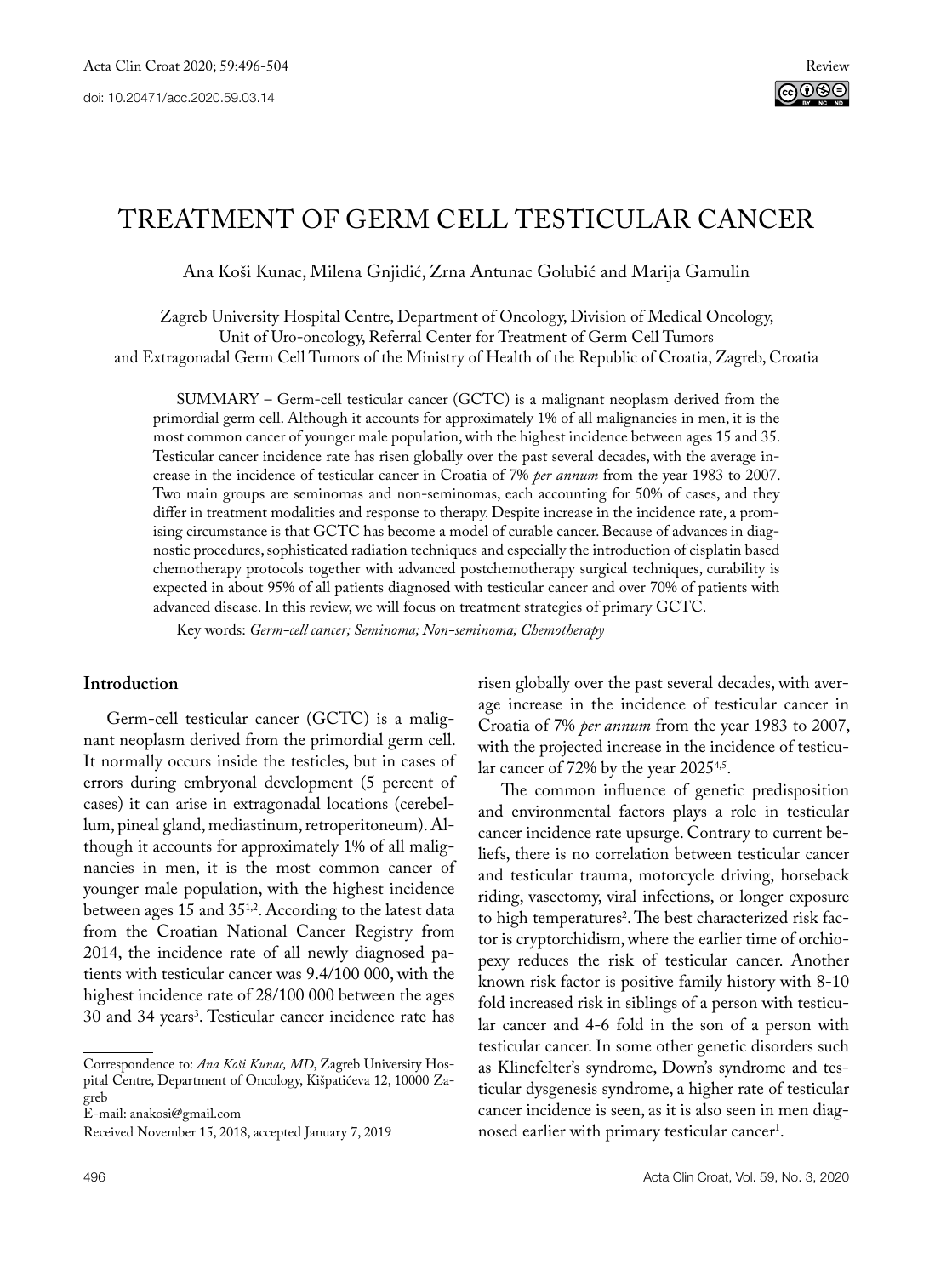It is thought that tumorigenesis starts in primordial germ cell that fails to differentiate into spermatogonia. This malignant transformation happens *in utero* and results in a precursor lesion known as intratubular germ-cell neoplasia (ITGCN)<sup>6</sup>. Until the onset of testicular hormone changes during puberty, ITGCN does not have invasive potential. After hormonal and other yet unknown influences, ITGCN has the ability to develop into germinal and somatic malignant tissues. Seminoma is one of the main histologic types of GCTC, which is derived from transformed germ cell that resembles gonocyte, but is blocked in differentiation. Another main type of GCTC is non-seminoma, which often consists of several other histologic subtypes. The most undifferentiated type is embryonal carcinoma, which can go in extraembryonal differentiation predisposing to choriocarcinoma and yolk sac tumor, or it can go in somatic differentiation predisposing to teratoma<sup>7,8</sup>. These two main groups, seminomas and non-seminomas, account for 50% of cases each, and differ in treatment modalities and response to therapy.

Despite increase in the incidence rate, a promising circumstance is that GCTC has become a model of curable cancer. Because of advances in diagnostic procedures, sophisticated radiation techniques, and especially the introduction of cisplatin based chemotherapy protocols together with advanced postchemotherapy surgical techniques, curability is expected in about 95% of all patients diagnosed with testicular cancer and over 70% of patients with advanced disease<sup>9,10</sup>.

#### **Diagnosis and Staging**

Palpated scrotal mass is evaluated with scrotal ultrasonography, which should determine the etiology. Testicular cancer is described as a solid, hypoechoic mass. Testicular biopsy should never be performed because of the tumor seeding risk. Measurement of beta subunit of human chorionic gonadotropin (bHCG), alpha fetoprotein (AFP) and lactate dehydrogenase (LDH) should help confirm the diagnosis. Raised LDH is not specific for germ-cell tumor; rather it is an indicator of disease volume<sup>11</sup>. Radical inguinal orchiectomy with detailed histopathologic report on tumor histology, size, and presence or absence of lymphovascular invasion is a diagnostic and therapeutic approach. Disease staging should be done with computed tomography imaging of the chest, abdomen and pelvis, and measurement of postorchiectomy tumor markers (bHCG, AFP and LDH). Testicular cancer is categorized in three stages according to the American Joint Committee on Cancer, 8<sup>th</sup> edition (AJCC)<sup>12</sup>.

In this review, we will focus on treatment strategies for primary GCTC.

## **Treatment**

#### *Seminoma stage I*

Stage I is defined as a tumor limited to the testis, without retroperitoneal lymph node involvement or visceral metastases and with normal postorchiectomy serum tumor markers at primary diagnosis. About 80% of patients are diagnosed at this stage, and the majority are cured with orchiectomy alone. Following orchiectomy, the 5-year relapse rates are 15%-20%. Relapses are most likely to occur within the first two years after orchidectomy and relapse rate declines beyond the fifth year<sup>13</sup>. Following orchiectomy, there are 3 options recommended for the management of stage I seminoma, as follows: active surveillance, adjuvant treatment with radiotherapy to para-aortic lymph nodes, or adjuvant 1-2 cycles of chemotherapy with carboplatin, dosed at the area under the curve (AUC) of 712. The most encouraging fact is that in case of relapse, the overall 5-year disease specific survival is 99%, independent of the 3 management options mentioned above1 .

Many groups have tried to investigate the risk factors in predicting relapse to ease identification of patients that should be allocated to active surveillance and those that should receive adjuvant treatment. Primary tumor size greater than 4 cm and rete testis invasion have shown promising results as risk factors. In subsequent studies, there was insufficient evidence to support these findings, so the routine use of these predictive factors is not currently recommended<sup>9</sup>. On active surveillance, there is a relapse rate of 20%12. This means that 80% of patients on active surveillance will be cured without any further treatment. With adjuvant radiotherapy or chemotherapy, they would be unnecessarily exposed to the potential acute and long term toxicities without improvement in overall survival. The goal of active surveillance is to spare 80% of patients of toxic treatments and in case of relapse, they can still be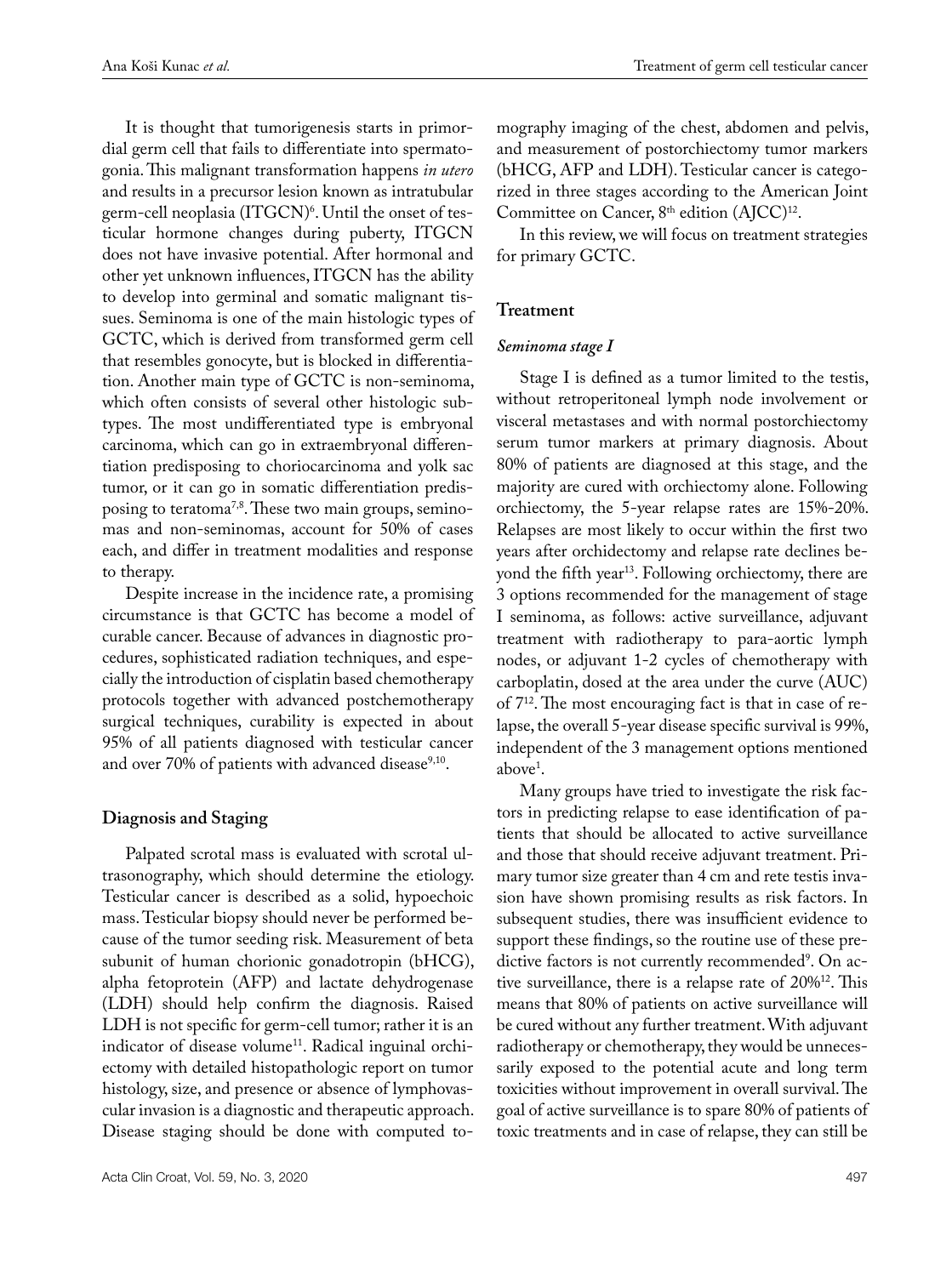cured in 99% of cases<sup>9</sup>. According to these data, active surveillance is the preferred option in relevant guidelines and in our Referral Center for Treatment of Germ Cell Tumors and Extragonadal Germ Cell Tumors in Croatia. The potential disadvantages of active surveillance are the lack of patient compliance and exposure to imaging related radiation.

Alternatives to active surveillance are either adjuvant radiotherapy or chemotherapy. In both options, the relapse rate after treatment is about 4%1 . Although the dose and field of radiation was reduced over the past 20 years to 20 Gy administered in 10 daily 2.0 fractions to para-aortic and/or ipsilateral iliac lymph nodes, adjuvant radiotherapy in stage I seminoma has been abandoned in many major medical centers because of the long term risk of secondary malignancies and cardiovascular toxicity<sup>1,2</sup>. Adjuvant chemotherapy with 1-2 cycles of carboplatin dosed at the AUC of 7 did not improve overall survival and due to added toxicity it is not the first option for patients who are willing to undergo surveillance program9,15.

## *Seminoma stage II*

Stage II is defined as a tumor that involves testis and retroperitoneal lymph nodes, without visceral metastases and with normal or raised postorchiectomy serum tumor markers at primary diagnosis. About 15% to 20% of patients diagnosed with seminoma are classified as having stage II disease<sup>15</sup>. Postorchiectomy treatment options for stage II seminoma include radiotherapy to para-aortic and ipsilateral iliac lymph nodes to the cumulative dose of 30-36 Gy, multi agent cisplatin based chemotherapy with 3 cycles of cisplatin, etoposide and bleomycin protocol (PEB protocol) or 4 cycles of cisplatin, etoposide protocol (PE protocol). Stage II is divided by AJCC staging system based on the size of involved nodes into stage IIA (nodes <2 cm), IIB (nodes 2-5 cm) and IIC (nodes >5 cm). For stage IIC, there is no debate about the indication for chemotherapy, but for IIA and IIB stages there are some differences among high-volume centers regarding optimal choice of therapy<sup>16,17</sup>.

The National Comprehensive Cancer Network (NCCN) testicular cancer guidelines treatment plan is based on dividing stage II into low volume disease and bulky disease, depending on the maximal size of lymph node mass. In low volume disease, which is defined by involved lymph nodes smaller than 3 cm, radiotherapy is preferred to chemotherapy. In situations where more extensive lymph node involvement is present, chemotherapy is preferable. Bulky disease is defined by involved lymph nodes greater than 3 cm, and in this case chemotherapy is preferred to radiotherapy<sup>1,12</sup>. The European Society for Medical Oncology practice guidelines recommend chemotherapy or radiotherapy for stage IIA, whereas chemotherapy is the preferred option for stages IIB and IIC<sup>18</sup>. Recent studies predominantly recommend chemotherapy for stage IIA due to the same relapse rates for chemotherapy and radiotherapy. Accordingly, chemotherapy is becoming a more commonly utilized modality for stage IIA as it is for stages IIB and  $\text{HC}^{17,19}$ .

After completing the initial therapy, patients are evaluated with serum tumor markers and positron emission tomography/computed tomography (PET/ CT) scan. It should be done 6-8 weeks after completion of chemotherapy to reduce the incidence of falsepositive results. Patients with complete response to primary treatment need only surveillance. In cases where residual retroperitoneal mass is metabolically active, greater than 3 cm, with normal levels of tumor markers, there is a higher possibility of residual seminoma. A biopsy of residual mass should be considered before decision on further treatment option. Postchemotherapy retroperitoneal lymph node dissection (PC-RPLND) is difficult to perform in case of pure seminoma due to desmoplastic reaction and adherence to main blood vessels. In cases of biopsy proven residual viable seminoma, salvage treatment (chemotherapy or radiotherapy) is indicated, while surveillance is preferable otherwise. In patients with positive PET/ CT scan and rising tumor markers, the option is salvage chemotherapy<sup>12,18</sup>.

## *Non-seminoma stage I*

Stage I is defined as a tumor limited to the testis, without retroperitoneal lymph node involvement or visceral metastases and without increased postorchiectomy serum tumor markers at primary diagnosis. About 70% of patients are diagnosed at this stage. The overall relapse rate is 30% following orchiectomy. This means that 70% of patients are cured by orchiectomy alone, and by receiving adjuvant treatment they would be unnecessarily exposed to the potential adverse events<sup>20</sup>.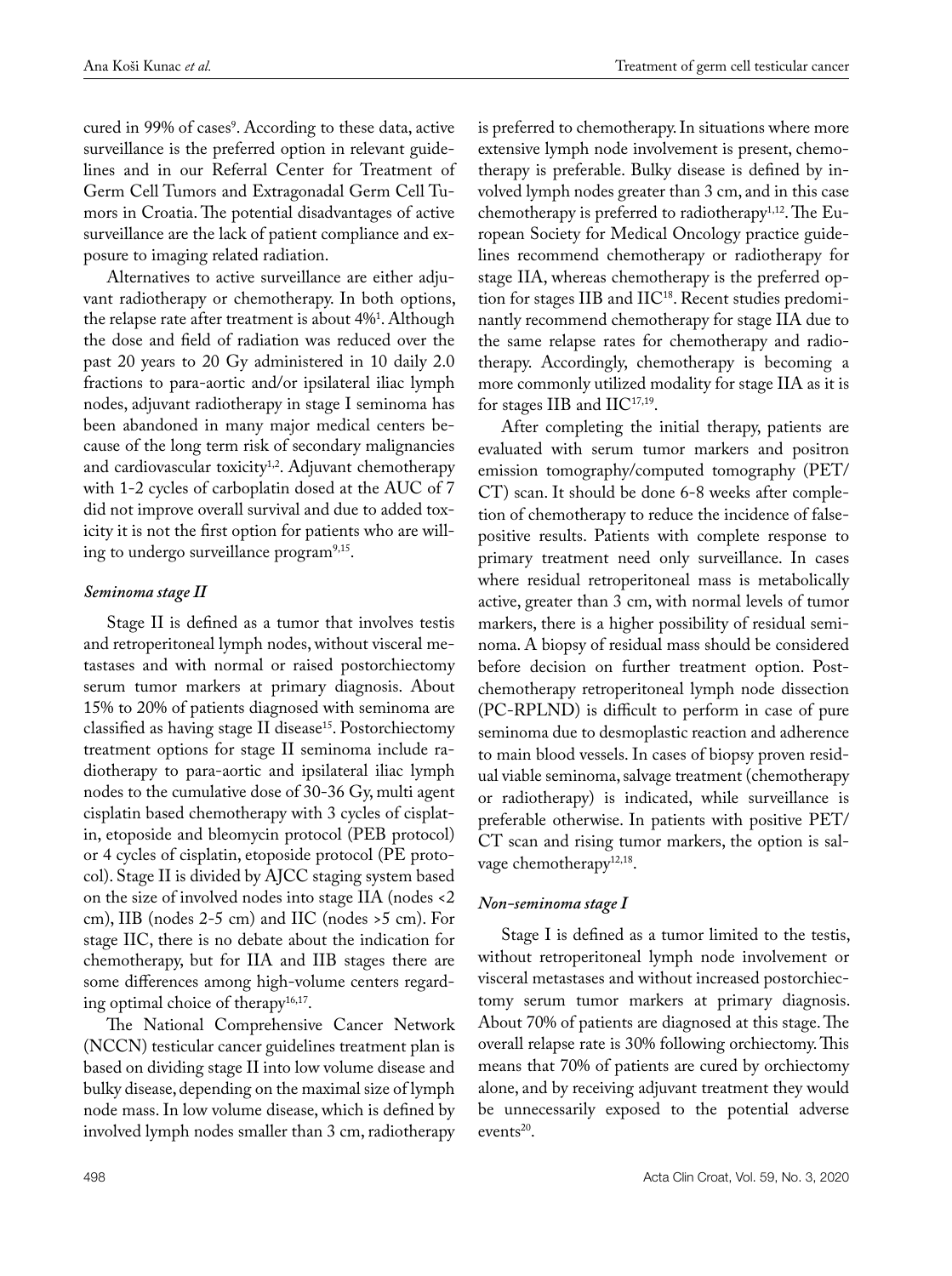The investigated risk factors for predicting disease relapse include the presence of lymphovascular invasion and the predominant subtype of embryonal carcinoma in the orchiectomy histologic specimen. Because of inconclusive data, predominant embryonal carcinoma as a risk factor is not accepted in routine practice. Based on the absence or presence of lymphovascular invasion, stage I non-seminoma can be divided into low-risk stage IA and high-risk stage IB. The relapse rate is 15%-20% in stage IA and 40%-50% in stage IB without adjuvant treatment<sup>2</sup>.

Following orchiectomy, there are 3 recommended options for the management of stage I non-seminoma, including active surveillance, adjuvant chemotherapy with 1-2 cycles of chemotherapy with PEB protocol, or primary nerve-sparing retroperitoneal lymph node dissection (p-RPLND). Each option has a cure rate of 99%20. At our Referral Center, as in other European high-volume centers, the preferred option for stage IA is active surveillance and for stage IB adjuvant chemotherapy with 1 cycle of PEB protocol.

Adjuvant chemotherapy is associated with the lowest risk of disease recurrence (1%-5%) among the 3 treatment options. The main disadvantage is the toxicity risk, which is related to the number of PEB protocol cycles. Some findings confirm that applying 1 instead of 2 cycles of adjuvant PEB chemotherapy significantly reduces toxicity without a major increase in the risk of relapse  $(90\% - 95\%)^{21,22}$ . If only 1 cycle of PEB chemotherapy is planned, chest radiography with tumor markers within 1 week and abdominal computed tomography within 4 weeks before treatment are necessary to confirm that the patient is still in stage I. The recommendations concerning treatment options differ among high-volume centers. The preferred option for stage IA is active surveillance, and the alternative options are p-RPLND and chemotherapy. The preferred option for stage IB is chemotherapy, and the alternative options are p-RPLND and active surveillance9 . Advantages of p-RPLND include reduction in the need for chemotherapy, complete staging of the retroperitoneum, minimized relapse rates in the retroperitoneum, and reduced period of only 1 year of radiological monitoring after negative p-RPLND. The p-RPLND is a therapeutic option in the case of occult stage II, especially if chemoresistant teratoma is found. Some experts even consider p-RPLND as the preferred option for patients with teratoma and somatic

transformation in primary tumor<sup>18,20</sup>. Although it is not frequently used today, p-RPLND is an option for patients who refuse chemotherapy treatment and do not want to be in surveillance program, especially if they have a 50% risk of relapse<sup>2,9</sup>. Active surveillance is rarely offered to patients in stage IB because of higher relapse rates, with good compliance as a critical issue when this treatment modality is commenced. Those who experience relapse during active surveillance program should be treated with chemotherapy<sup>9</sup>.

#### *Non-seminoma stage II*

Stage II is defined as a tumor that involves the testis and retroperitoneal lymph nodes, without visceral metastases and with normal or raised postorchiectomy serum tumor markers at primary diagnosis. It is divided depending on the size of involved lymph nodes in stages IIA (nodes <2 cm), IIB (nodes 2-5 cm) and IIC (nodes  $>5$  cm)<sup>12</sup>. For stage IIC, there is a universal consensus about the indication for postorchiectomy chemotherapy with 3 cycles of PEB protocol or 4 cycles of PE protocol. On the contrary, there are some differences among high-volume centers concerning optimal choice of therapy for stages IIA and IIB, which depends on the level of postorchiectomy tumor markers<sup>1</sup>. For stage IIA with negative tumor markers, the European and NCCN guidelines recommend close follow up of the suspected lymph node involvement. In case of volume progression, treatment options can be p-RPLND or chemotherapy with 3 cycles of PEB protocol or 4 cycles of PE protocol. In case of positive tumor markers, treatment options are the above-mentioned chemotherapeutic protocols. For stage IIB with negative tumor markers and surgically manageable lymph node involvement, the treatment option in highly selected cases can be p-RPLND. In all other cases, the treatment option is chemotherapy, as mentioned above<sup>12,18</sup>.

After primary treatment with p-RPLND, adjuvant chemotherapeutic treatment should be considered depending on the number and size of positive lymph nodes. After primary treatment with chemotherapy, patients are evaluated by serum tumor markers and radiological imaging. If complete remission is achieved, which means negative tumor markers and retroperitoneal lymph nodes smaller than 1 cm, no further treatment is needed. In case of negative tumor markers and residual lymph nodes greater than 1 cm, bilateral PC-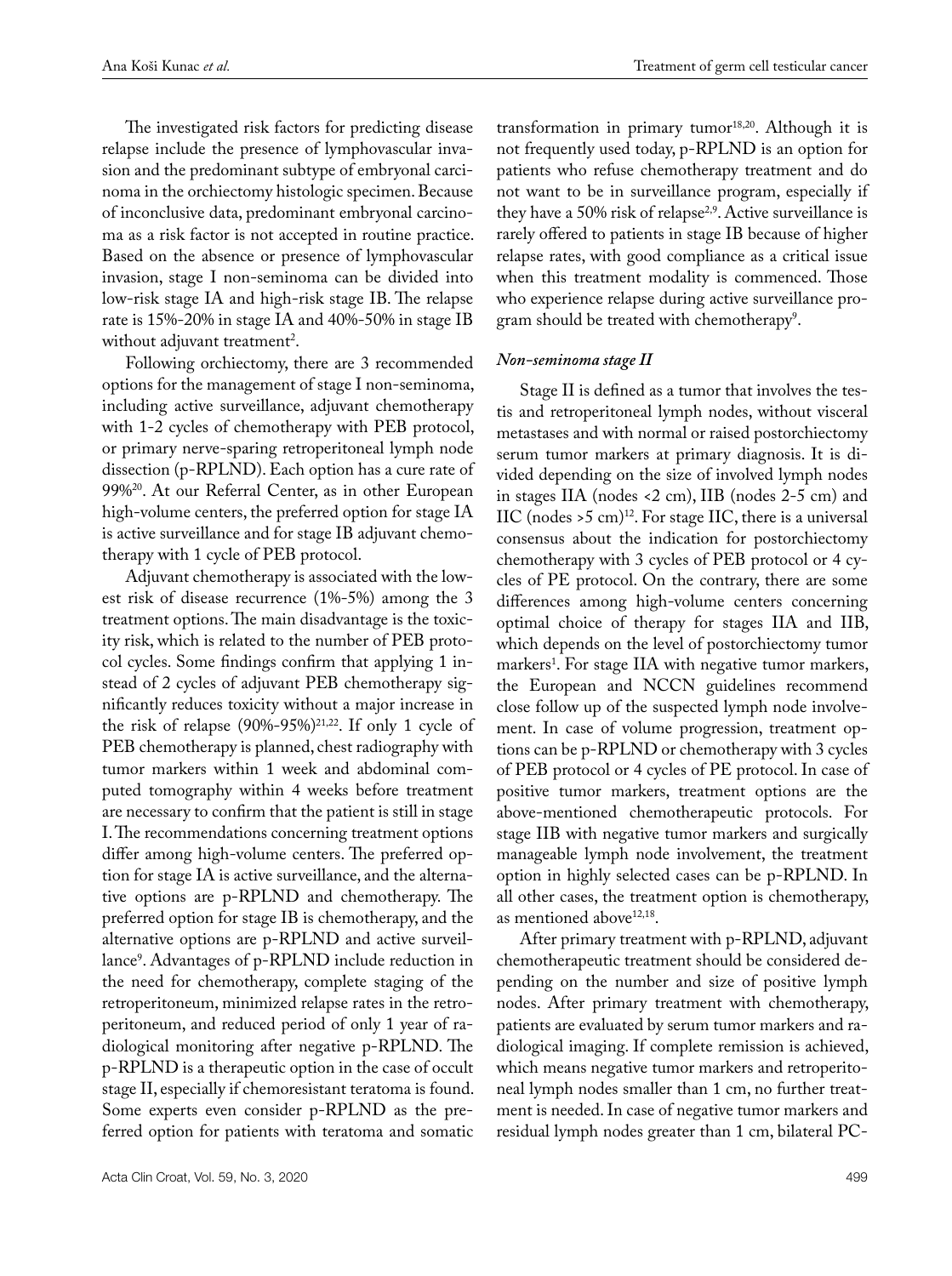RPLND should be performed 1,2. PC-RPLND is diagnostically important to differentiate the type of tumor mass, and in case of teratoma it is the therapeutic option since teratoma is chemo- and radio-resistant. In PC-RPLND histology specimens, necrosis can be found in 40%-50%, teratoma in 35%-40% and viable germ cell carcinoma in  $10\% - 15\%$  of cases<sup>23</sup>. Only in case of viable germ cell carcinoma, further adjuvant treatment with 2 cycles of conventional chemotherapy should be considered<sup>12</sup>. Some studies have shown the existence of residual teratoma in subcentimeter retroperitoneal nodes following chemotherapy, but PC-RPLND on such lymph nodes did not improve the overall outcome24.

#### *Seminoma and non-seminoma stage III*

Stage III is defined as a tumor that has spread to distant lymph nodes or to any other organ. After the new risk stratification model was published by the International Germ Cell Cancer Collaborative Group (IGCCCG) in 1997, treatment guideline has been tailored accordingly. The model classifies patients with advanced disease into good, intermediate and poor prognosis groups based on the level of tumor markers and the location of primary and metastatic germ cell tumor<sup>1</sup>.

## *Primary treatment of good-risk disease*

About 60% of all metastatic cases are classified as good-risk disease, with 5-year overall survival rate of 91%. Seminoma stages IIIA and IIIB and non-seminoma stage IIIA fall into that category. Following orchiectomy, the preferred regimen for good-risk patients is 3 cycles of PEB protocol, which showed the same cure benefit as 4 cycles, but with significant reduction of toxicity<sup>13</sup>. For patients who cannot receive bleomycin, treatment option is 4 cycles of PE protocol. Although some trials showed advantages of treatment with 3 cycles of PEB protocol over 4 cycles of PE protocol, the results were not statistically significant. The cure rate with chemotherapy is about 90%<sup>11,13</sup>.

# *Primary treatment of intermediate/poor-risk disease*

About 26% of all metastatic cases are classified as intermediate-risk disease with 5-year overall survival rate of 79%, and about 14% of metastatic cases are classified as poor-risk with 5-year overall survival rate

of 48%. Seminoma stage IIIC and non-seminoma stage IIIB fall into intermediate risk, and non-seminoma stage IIIC falls into poor risk category.

The preferred postorchiectomy regimen for those patients is 4 cycles of PEB protocol. In patients for whom bleomycin is not acceptable, treatment option is 4 cycles of cisplatin, ifosfamide and etoposide (PEI protocol). There was no statistically significant difference in the outcome compared to 4 cycles of PEB protocol, but it caused greater myelotoxicity and genitourinary toxicity. Granulocyte colony-stimulating factor support is recommended whenever PEI protocols are chosen. A combination of cisplatin, ifosfamide and paclitaxel (TIP protocol) has also shown promising efficacy as first-line therapy in intermediate/poor risk patients. There is an ongoing phase 2 trial comparing PEB and TIP protocols in those patients  $(NCT01873326)^{11,13}$ . The cure rate for intermediate risk patients treated by chemotherapy is about 80% and for poor-risk patients 50%-60%1 . High-dose chemotherapy (HDCT) followed by autologous stem cell transplantation (ASCT) as the first-line therapy in intermediate/poor-risk patients did not show survival advantage over standard treatment with PEB or PEI protocol, and thus it is not recommended in routine use. Some investigators think it should be considered in selected poor-risk patients with unsatisfactory tumor marker decline after first or second cycle of PEB chemotherapy, those with initial brain metastases and patients with mediastinal primary tumor<sup>1,13</sup>. After primary treatment with chemotherapy, patients with non-seminoma are evaluated with serum tumor markers and computed tomography imaging. If complete remission is achieved, no further treatment is needed. In case of negative tumor markers and residual disease, all sites of residual retroperitoneal and extraperitoneal disease should be surgically removed. Unlike lung, liver and neck disease, the role of surgery in patients with brain metastasis is less common because of the efficacy of new radiation techniques combined<sup>25</sup>. Patients with stage III seminoma are evaluated with tumor markers and PET/CT scan 6-8 weeks after primary treatment with chemotherapy. Depending on the results, further procedure is similar as in stage II seminoma<sup>1,2</sup>.

## *Stage IS seminoma and non-seminoma*

Stage IS is defined as raised postorchiectomy markers without radiological evidence of disease. Before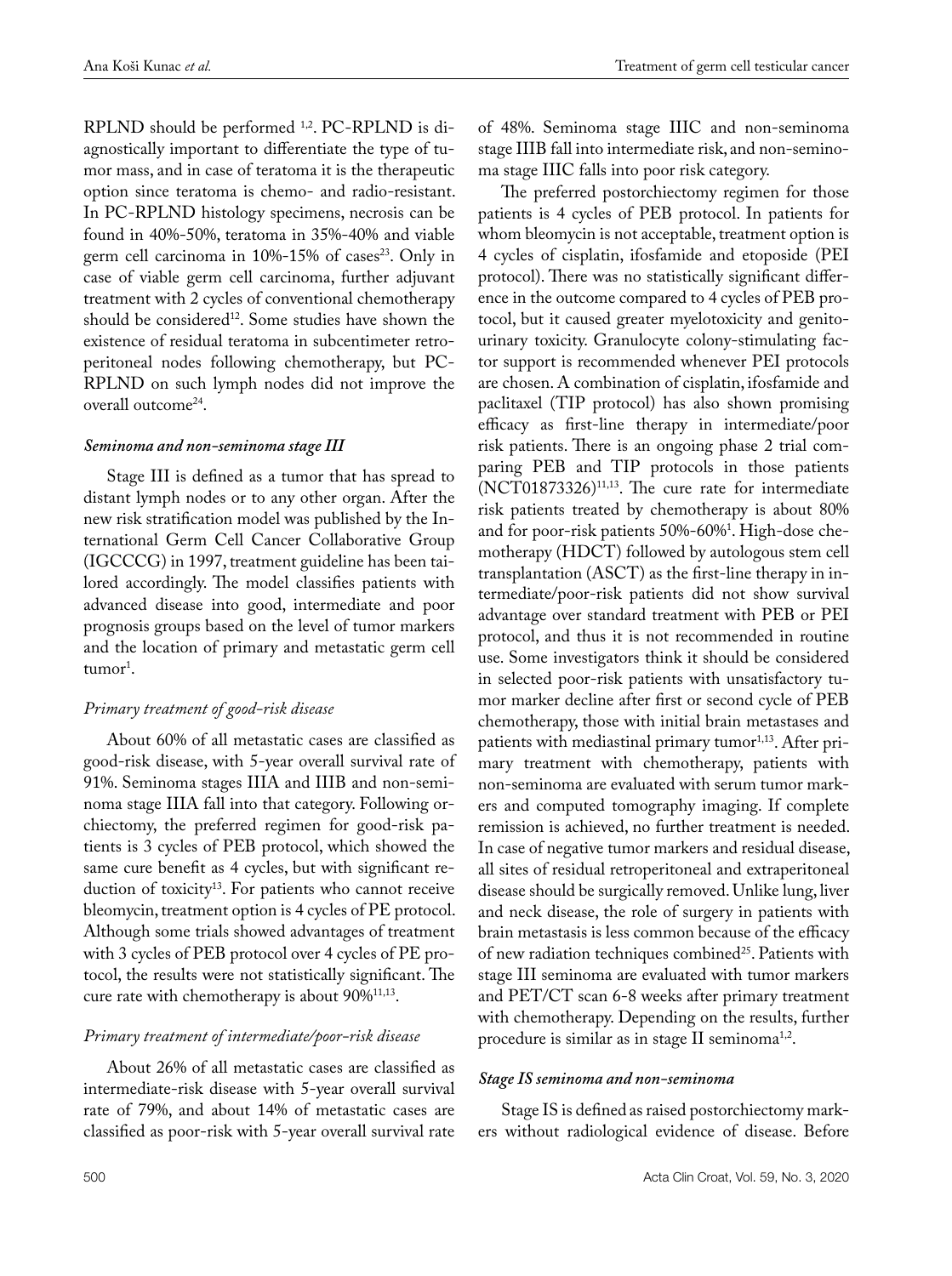starting the treatment, other causes of raised tumor markers must be excluded. Elevated levels of bHCG can be seen in marijuana users and in patients with mononucleosis, or because of cross reactivity with luteinizing hormone, while increased AFP can be a sign of liver disease<sup>26</sup>. Sustained rise in tumor marker levels is an indication for salvage chemotherapy with the exception of isolated high LDH, as it can be elevated in various medical conditions. Stage IS falls into goodrisk category and patients with non-seminoma are treated with 3 cycles of PEB protocol or 4 cycles of PE protocol. The preferred treatment is chemotherapy because of the high probability of disease dissemination. Stage IS seminoma is a rare condition and patients are treated with primary radiotherapy<sup>12</sup>.

# **Salvage Treatment of Relapsed and Progressive Germ Cell Tumors**

Up to 30% of patients will have relapse or progressive disease after first-line cisplatin based chemotherapy, which is diagnosed during post-treatment followup as an increase in tumor marker levels or/and radiographic progression<sup>11</sup>. In case of isolated tumor marker increase and absence of radiographic progression, relapse in brain or second primary in the contralateral testis must be excluded. Other causes of raised tumor markers should also be ruled out<sup>26</sup>.

The choice of first salvage treatment/second-line therapy is still a matter of debate. There are two salvage approaches, conventional-dose chemotherapy (CDCT) and HDCT followed by ASCT. Determining when to treat with CDCT or with HDCT has been investigated throughout the last three decades with predominantly retrospective analyses, which showed possible benefit from HDCT compared to CDCT. The only prospective trial that compared CDCT and HDCT in first salvage treatment failed to prove any significant difference<sup>13,27,28</sup>. The NCCN guidelines recommend CDCT for patients with favorable prognostic factors (low volume of disease, low tumor markers, complete response to first-line chemotherapy) and high-dose programs for patients with unfavorable prognostic factors<sup>12</sup>. The International Prognostic Factor Study Group categorizes relapsed patients into five prognostic groups, from very low-risk to very high-risk group. Accordingly, some investigators propose the use of HDCT followed by ASCT only in high-risk groups,

whereas others propose it in all groups except for the very low-risk group<sup>1,13</sup>. Currently, a prospective randomized phase 3 trial (TIGER) is comparing CDCT with HDCT. The results should provide answer about the most efficient first salvage approach and elucidate which risk group requires HDCT followed by ASCT as first salvage treatment $11,13$ .

Three chemotherapy options in CDCT include the TIP protocol, the combination of cisplatin, ifosfamide and vinblastine (VeIP protocol) and PEI protocol in a rare subgroup of patients who did not receive etoposide as part of first-line therapy<sup>26,29</sup>. There are no headto-head studies comparing these three protocols, but TIP protocol has become the preferred regimen owing to better results of durable complete response as compared to VeIP protocol<sup>11</sup>. The GETUG phase II trial incorporated gemcitabine in cisplatin and ifosfamide combination for the first time. The so-called GIP protocol showed efficacy as first salvage therapy, especially in patients with preexisting neuropathy<sup>13,29</sup>.

A second salvage option/third-line therapy is HDCT, including high doses of carboplatin and etoposide. First choice of HDCT regimen is the protocol which consists of 2 cycles of citoreductive therapy and stem cell mobilization with paclitaxel and ifosfamide, followed by 3 cycles of high dose chemotherapy with carboplatin and etoposide (CE) with stem cell transplantation. Another choice is citoreductive therapy and stem cell mobilization with PEI protocol, followed by 2 cycles of high dose CE regimen and supported with stem cell transplantation<sup>13,26,29</sup>. After first salvage treatment, secondary resections of non-seminoma residual masses greater than 1 cm are mandatory to improve treatment outcome<sup>13</sup>.

Relapses after the first salvage treatment are very challenging to treat due to cisplatin resistance. Therapy options for second salvage treatment/third-line therapy are combinations of gemcitabine and oxaliplatin, gemcitabine and oxaliplatin together with paclitaxel and gemcitabine with paclitaxel for patients who did not receive prior paclitaxel therapies<sup>13,26</sup>. Salvage surgery is sometimes needed in combination with chemotherapy if there is a single site of residual disease. Depending on patient performance status and comorbidities, some investigators offer HDCT with ASCT as second salvage therapy<sup>29</sup>. Late relapse is defined as a disease relapse two years after finishing the initial chemotherapeutic treatment. Management is very chal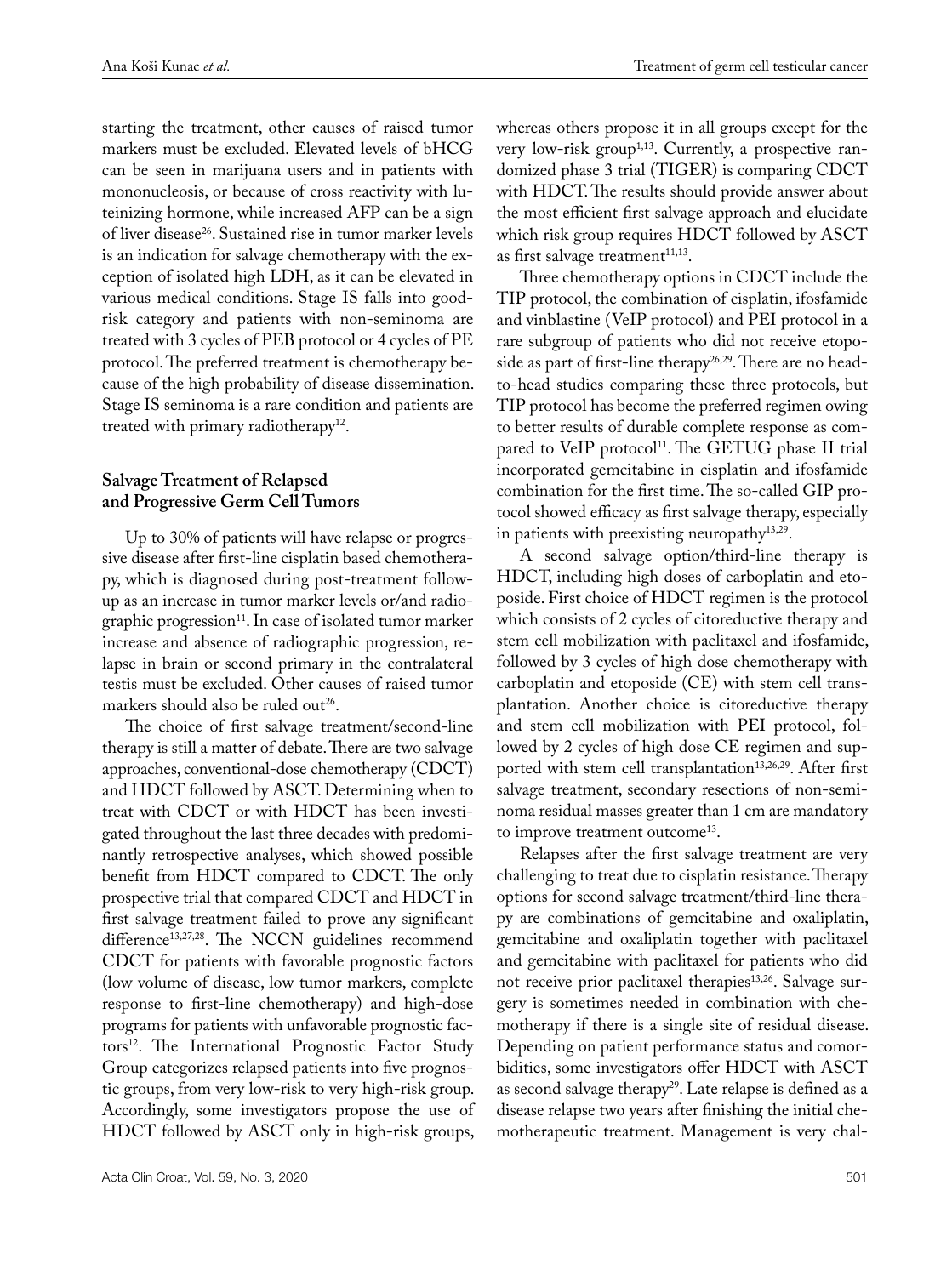lenging due to more aggressive histology and development of chemoresistant clones encouraged with previous chemotherapeutic treatment. It is a distinct clinical entity and occurs in about  $2\%$ -3% of survivors<sup>30</sup>. Non-seminomas are difficult to cure with only salvage chemotherapy because of higher rates of teratoma existing in relapsed masses, sometimes with somatic malignant differentiation. This fact makes a combination of chemotherapy and surgical resection the preferred option of treatment, if it is technically feasible. Seminomas should be treated with chemotherapy alone. More than 30% of late relapses may occur more than 10 years after the primary treatment and there is a question of lifelong follow-up in patients with GCTC<sup>31</sup>.

All the above mentioned was about patients who experience relapse after achieving complete response to primary treatment with cisplatin based chemotherapy. Relapsed patients whose primary treatment did not include cisplatin based chemotherapy, but were managed with postorchiectomy active surveillance, adjuvant treatment with radiotherapy or p-RPLND, should be treated *per* risk status published by the IGCCCG group<sup>12</sup>.

# **Special Considerations in Treatment Plan**

## *Somatic type malignancy*

It is known that 2.7%-8.6% of non-seminomas have non-germ cell components. The most common ones are sarcomas, primitive neuroectodermal tumors (PNET), carcinomas and hematologic malignancies. Those somatic-type malignancies are transformed from pluripotent teratoma cells and are in most cases chemoresistant. The prognosis of such tumors is very poor despite aggressive surgical resection combined with chemotherapy. Cisplatin based chemotherapy is directed to the germ-cell histology subgroup and repeated surgical treatment is directed to somatic component. Treatment in high-volume centers with multidisciplinary approach is crucial<sup>32</sup>. In case of PNETs there are some attempts to improve treatment with surgical resections combined with chemotherapy in the adjuvant and metastatic setting. The used combination is cyclophosphamide, doxorubicin and vinblastine alternating it with ifosfamide and etoposide, as it is thought that peripheral PNETs are part of Ewing sarcoma family<sup>33</sup>.

## *Choriocarcinoma*

Up to 8% of non-seminomas contain a choriocarcinoma component, and 0.2%-0.6% are pure choriocarcinomas. Choriocarcinomas arise from extraembryonal differentiation and because of trophoblastic phenotype they secrete high levels of bHCG<sup>7</sup>. Because of rapid hematogenous spread to multiple organs (brain, lungs, liver, etc.) with intratumoral bleeding that can be rapidly fatal, those patients should be treated in high-volume centers and treatment strategy must be individualized for every patient. In cases of high-volume disease, chemotherapy should not be delayed because of orchiectomy or sperm banking. Immediate chemotherapy improves survival. In cases of lung metastases, bleomycin should not be given in the first cycle because of potential respiratory failure and first cycle with PE protocol should be shortened in unstable patient to avoid complications of rapid tumor lysis syndrome<sup>34</sup>.

# **Conclusion**

After the introduction of cisplatin based chemotherapeutic protocols alongside advances in postchemotherapy surgical techniques and radiation, testicular cancer has become a model of curable cancer. The general success of treatment is always a result of collaboration within a multidisciplinary team. With a myriad of therapeutic options appearing on the horizon, it is of utmost importance to thoroughly present all the advantages and disadvantages of a particular option to the patient. Adhering to that premise, we can achieve maximal objective response and offer the opportunity of longstanding high quality of life.

# **References**

- 1. Adra N, Einhorn LH. Testicular cancer update. Clin Adv Hematol Oncol. 2017;15:386-96. PubMed PMID: 28591093.
- 2. Ehrlich Y, Margel D, Lubin MA, Baniel J. Advances in the treatment of testicular cancer. Transl Androl Urol. 2015;4: 381-90. PubMed PMID: 26816836. doi: 10.3978/j.issn.2223- 4683.2015.06.02.
- 3. Croatian Institute of Public Health, Croatian National Cancer Registry. Cancer Incidence in Croatia 2014. Bulletin No. 39. Zagreb; 2016.
- 4. Sincic N, Kulis T, Znaor A, Bray F. Time trends in testicular cancer in Croatia 1983-2007: rapid increases in incidence, no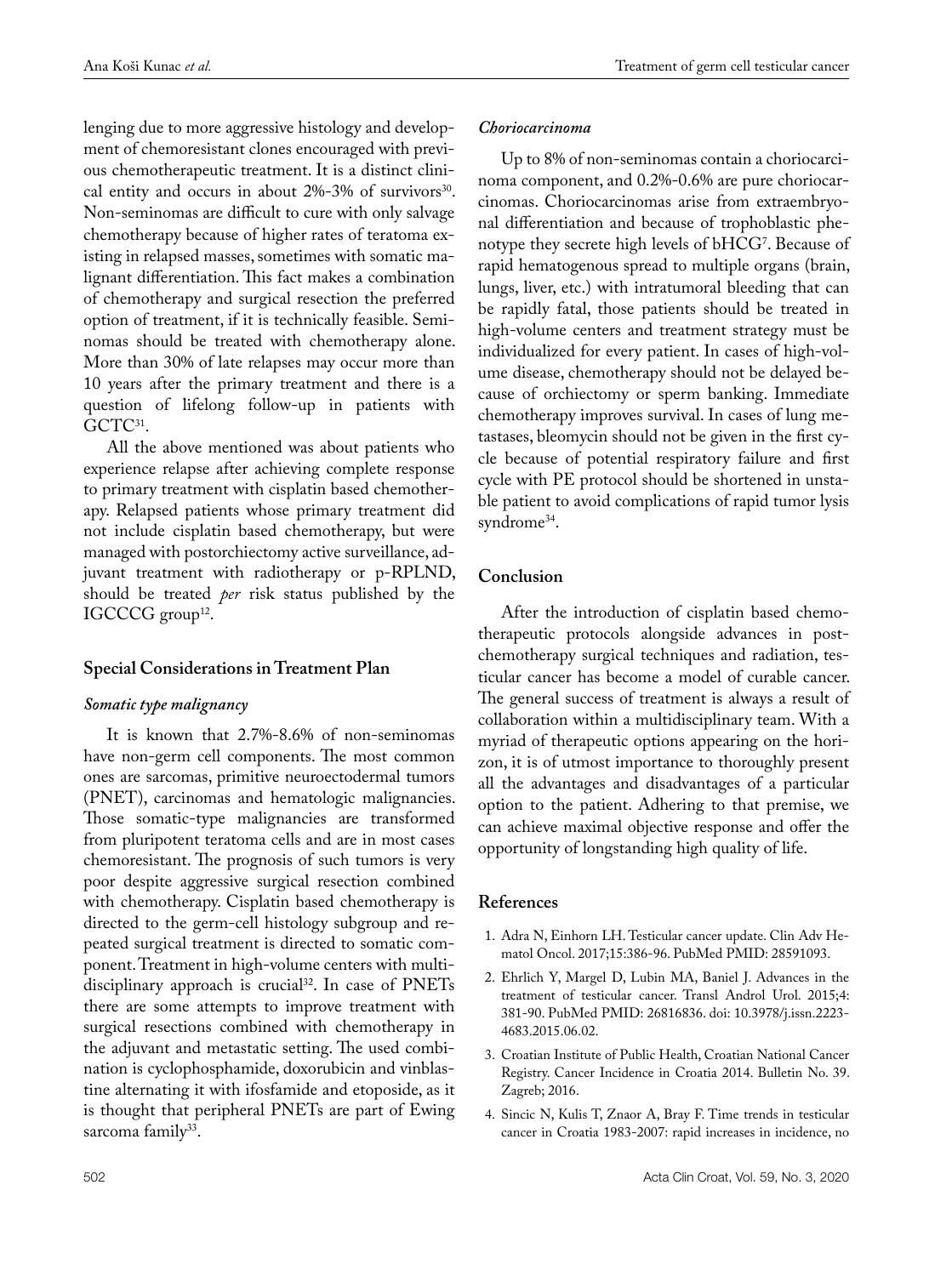declines in mortality. Cancer Epidemiol. 2012;36:11-5. Epub 2011 Oct 20. PubMed PMID: 22014475. doi: 10.1016/j. canep.2011.09.010.

- 5. Le Cornet C, Lortet-Tieulent J, Forman D, Béranger R, Flechon A, Fervers B, *et al*. Testicular cancer incidence to rise by 25% by 2025 in Europe? Model-based predictions in 40 countries using population-based registry data. Eur J Cancer. 2014;50:831-9. Epub 2013 Dec 23. PubMed PMID: 24369860. doi: 10.1016/j.ejca.2013.11.035.
- 6. Sharma P, Dhillon J, Sexton WJ. Intratubular germ cell neoplasia of the testis, bilateral testicular cancer and aberrant histologies. Urol Clin North Am. 2015;42:277-85. Epub 2015 Jun 6. PubMed PMID: 26216815. doi: 10.1016/j.ucl.2015.04.002.
- 7. Hanna NH, Einhorn LH. Testicular cancer discoveries and updates. N Engl J Med. 2014;371:2005-16. PubMed PMID: 25409373. doi: 10.1056/NEJMra1407550.
- 8. Rajpert-De Meyts E. Developmental model for the pathogenesis of testicular carcinoma *in situ*: genetic and environmental aspects. Hum Reprod Update. 2006;12:303-23. Epub 2006 Mar 15. PubMed PMID: 16540528. doi: 10.1093/humupd/ dmk006.
- 9. Chovanec M, Hanna N, Cary KC, Einhorn L, Albany C. [Man](https://www.ncbi.nlm.nih.gov/pubmed/27618772)[agement of stage I testicular germ cell tumours](https://www.ncbi.nlm.nih.gov/pubmed/27618772). Nat Rev Urol. 2016;13:663-73. Epub 2016 Sep 13. PubMed PMID: 2761 8772. doi: 10.1038/nrurol.2016.164.
- 10. American Cancer Society. Cancer Facts & Figures 2017. Atlanta; 2017. Available from: https://cancerstatisticscenter. cancer.org/?\_ga=2.170978467.262523554. 1523954380-7643 2436.1523954380#!/cancer-site/Testis
- 11. Funt SA, Feldman DR, Bosl GJ. The management of advanced germ cell tumors in 2016: The Memorial Sloan Kettering Approach. Oncology (Williston Park). 2016;30:653-64. PubMed PMID: 27422113.
- 12. National Comprehensive Cancer Network v 1.2018. Clinical Practice Guidelines in Oncology, Testicular Cancer [cited 2018 Feb 15]. Available from: <http://www.nccn.org>
- 13. Oing C, Seidel C, von Amsberg G, Oechsle K, Bokemeyer C. Pharmacotherapeutic treatment of germ cell tumors: standard of care and recent developments. Expert Opin Pharmacother. 2016;17:545-60. Epub 2015 Dec 31. PubMed PMID: 26630452. doi: 10.1517/14656566.2016.1127357.
- 14. Loriot Y, Fizazi K. Management of clinical stage I testicular germ cell tumours. Bull Cancer. 2007;94:439-48. PubMed PMID: 17535781.
- 15. Pearce SM, Liauw SL, Eggener SE. Management of low-stage testicular seminoma. Urol Clin North Am. 2015;42:287-98. Epub 2015 Jun 6. PubMed PMID: 26216816. doi: 10.1016/j. ucl.2015.04.003.
- 16. Tandstad T, Smaaland R, Solberg A, Bremnes RM, Langberg CW, Laurell A, *et al*. Management of seminomatous testicular cancer: a binational prospective population-based study from the Swedish Norwegian testicular cancer study group. J Clin Oncol. 2011;29:719-25. Epub 2011 Jan 4. PubMed PMID: 21205748. doi: 10.1200/JCO.2010.30.1044.
- 17. Giannatempo P, Greco T, Mariani L, Nicolai N, Tana S, Farè E, *et al*. Radiotherapy or chemotherapy for clinical stage IIA and IIB seminoma: a systematic review and meta-analysis of patient outcomes. Ann Oncol. 2015;26:657-68. Epub 2014 Sep 11. PubMed PMID: 25214543. doi: 10.1093/annonc/mdu447.
- 18. Oldenburg J, Fosså SD, Nuver J, Heidenreich A, Schmoll H-J, Bokemeyer C, *et al*. ESMO Guidelines Working Group, Testicular seminoma and non-seminoma: ESMO Clinical Practice Guidelines for diagnosis, treatment and follow-up. Ann Oncol. 2013;24 Suppl 6:vi125-32. PubMed PMID: 24078656. doi: 10.1093/annonc/mdt304.
- 19. Paly JJ, Lin CC, Gray PJ, Hallemeier CL, Beard C, Sineshaw H, *et al*. Management and outcomes of clinical stage IIA/B seminoma: results from the National Cancer Data Base 1998- 2012. Pract Radiat Oncol. 2016;6:e249-e58. Epub 2016 May 8. PubMed PMID: 27345128. doi: 10.1016/j.prro.2016.05.002. Epub 2016 May 8.
- 20. Kovac E, Stephenson AJ. Management of stage I nonseminomatous germ cell tumors. Urol Clin North Am. 2015;42: 299-310. PubMed PMID: 26216817. doi: 10.1016/j.ucl. 2015.04.004.
- 21. Tandstad T, Ståhl O, Håkansson U, *et al*. One course of adjuvant BEP in clinical stage I nonseminoma mature and expanded results from the SWENOTECA group. Ann Oncol. 2014; 25:2167-72. Epub 2014 Aug 11. PubMed PMID: 25114021. doi: 10.1093/annonc/mdu375.
- 22. Tandstad T, Dahl O, Cohn-Cedermark G, *et al*. Risk-adapted treatment in clinical stage I nonseminomatous germ cell testicular cancer: the SWENOTECA management program. J Clin Oncol. 2009;27:2122-8. Epub 2009 Mar 23. PubMed PMID: 19307506. doi: 10.1200/JCO.2008.18.8953.
- 23. Chéry L, Dash A. The role of postchemotherapy surgery in germ cell tumors. Urol Clin North Am. 2015;42:331-42. Epub 2015 Jun 19. PubMed PMID: 26216820. doi: 10.1016/j. ucl.2015.04.007.
- 24. Einhorn LH, Foster RS. What are the indications for postchemotherapy retroperitoneal lymph node dissection? Ann Oncol. 2014;25:301-3. Epub 2014 Jan 3. PubMed PMID: 24389117. doi: 10.1093/annonc/mdt493.
- 25. Hu B, Daneshmand S. Role of extraretroperitoneal surgery in patients with metastatic germ cell tumors. Urol Clin North Am. 2015;42:369-80. Epub 2015 Jun 16. PubMed PMID: 26216824. doi: 10.1016/j.ucl.2015.04.011.
- 26. Rashdan S, Einhorn LH. Salvage therapy for patients with germ cell tumor. J Oncol Pract. 2016;12:437-43. PubMed PMID: 27170693. doi: 10.1200/JOP.2016.011411.
- 27. Lorch A, Bascoul-Mollevi C, Kramar A, Einhorn L, Necchi A, Massard C, *et al*. Conventional-dose *versus* high-dose chemotherapy as first salvage treatment in male patients with metastatic germ cell tumors: evidence from a large international database. J Clin Oncol. 2011;29:2178-84. Epub 2011 Mar 28. PubMed PMID: 21444870. doi: 10.1200/JCO.2010.32.6678.
- 28. Pico JL, Rosti G, Kramar A, Wandt H, Koza V, Salvioni R, *et al*. A randomised trial of high-dose chemotherapy in the sal-